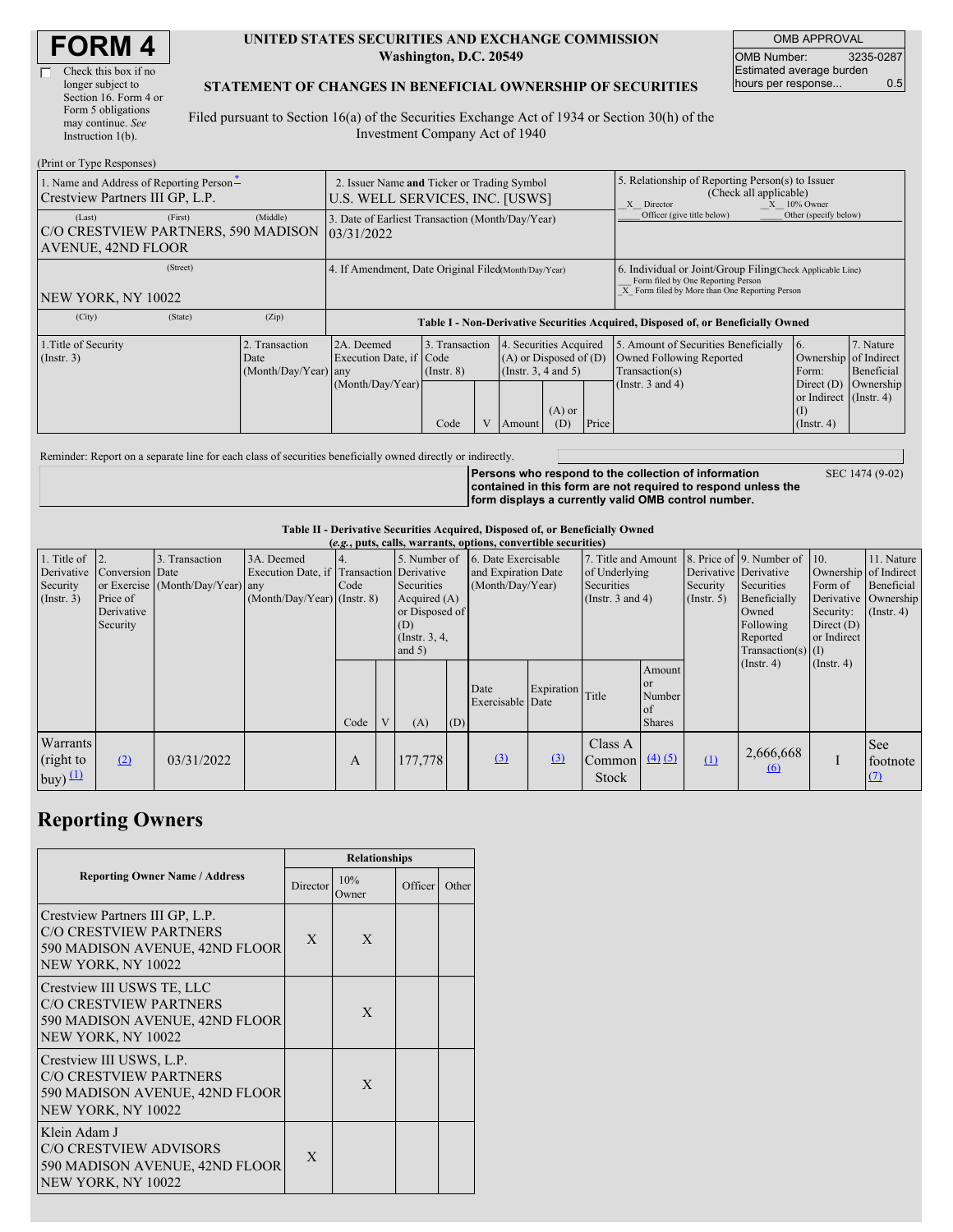# **Signatures**

| By: Crestview Partners III GP, L.P., By: Crestview, L.L.C., its general partner, By: /s/ Ross A. Oliver, General Counsel | 03/31/2022 |
|--------------------------------------------------------------------------------------------------------------------------|------------|
| **Signature of Reporting Person                                                                                          | Date       |
| By: Crestview III USWS TE, LLC, By: /s/ Ross A. Oliver, General Counsel                                                  | 03/31/2022 |
| "Signature of Reporting Person"                                                                                          | Date       |
| By: Crestview III USWS, L.P., By: Crestview III USWS GenPar, LLC, By: /s/ Ross A. Oliver, General Counsel                | 03/31/2022 |
| "Signature of Reporting Person"                                                                                          | Date       |
| By: Adam J. Klein, By: Ross A. Oliver, as Attorney-in-Fact                                                               | 03/31/2022 |
| Signature of Reporting Person                                                                                            | Date       |

# **Explanation of Responses:**

- If the form is filed by more than one reporting person, see Instruction  $4(b)(v)$ .
- **\*\*** Intentional misstatements or omissions of facts constitute Federal Criminal Violations. *See* 18 U.S.C. 1001 and 15 U.S.C. 78ff(a).
- **( 1)** Reflects the issuance of 177,778 warrants ("Warrants") exercisable for shares of Class A common stock of the Issuer, par value \$0.0001 per share ("Class A Common Stock"), to Crestview III USWS TE, LLC ("Crestview III LLC") and Crestview III USWS, L.P. ("Crestview III LP" and, together with Crestview III LLC, the "Crestview Entities") on March 31, 2022 in accordance with that certain Purchase Agreement dated as of May 24, 2019 (the "Series A Purchase Agreement") and pursuant to the Warrant Agreement contemplated by the Series A Purchase Agreement (the "Warrant Agreement").
- **( 2)** In accordance with the Warrant Agreement, the exercise price of the Warrants is \$26.81, subject to adjustment for stock splits, combinations, certain distributions or similar events in accordance with the terms of the Warrant Agreement.
- (3) All or any portion of the Warrants issued pursuant to the Warrant Agreement may be exercised by the Crestview Entities at any time prior to expiration in accordance with the terms of the Warrant Agreement. All of the Warrants expire on November 25, 2025.
- (4) on the difference between (i) the volume weighted average price of Class A Common Stock as reported during the ten trading day period ending on the second trading day prior to the Upon exercise by the Crestview Entities, pursuant to the Warrant Agreement, the Warrants are required to be net settled in shares of Class A Common Stock, on a cashless basis based date on which the notice of exercise is delivered to the warrant agent and (ii) the then-applicable exercise price, in each case, at the time of exercise.

(5) ISSUED to the Crestview Entities on March 31, 2022 be exercisable for more than 70,755 shares of Class A Common Stock (subject to certain rounding adjustments) and (1) the 2,488,890 Warrants previously issued to the Cr As a result, the number of shares of Class A Common Stock issuable upon exercise of the Warrants cannot be determined at this time; however, in no event will (i) the 177,778 Warrants issued to the Crestview Entities on March 31, 2022 be exercisable for more than 50,795 shares of Class A Common Stock (subject to certain rounding adjustments) and (ii) the

case subject to adjustment for stock splits, combinations, certain distributions or similar events in accordance with the Warrant Agreement. Reflects (i) 1,066,666 Warrants issued to the Crestview Entities on May 24, 2019 and (ii) 177,778 additional Warrants issued to the Crestview Entities on each of March 31, 2020, June 30, 2020, September 30, 2020, December 31, 2020, March 31, 2021, June 30, 2021, September 30, 2021, December 31, 2021 and March 31, 2022, in each case in accordance with the

**( 6)** Series A Purchase Agreement and the Warrant Agreement. Pursuant to the Series A Purchase Agreement, for so long as there are issued and outstanding shares of Series A Redeemable Convertible Preferred Stock of the Issuer, par value \$0.0001 per share ("Series A Preferred Shares"), the Issuer is required to issue to the Crestview Entities 177,778 Warrants on a quarterly basis beginning on March 31, 2020 and thereafter for a total of up to nine such issuances. The March 31, 2022 issuance reported herein was the ninth and final of such issuances.

Crestview Partners III GP, L.P. may be deemed to have beneficial ownership of the securities held by the Crestview Entities. Crestview Partners III GP, L.P. exercises voting and dispositive power over the securities held by the Crestview Entities. Decisions by Crestview Partners III GP, L.P. to vote or dispose of such securities require the approval of a majority

**( 7)** of the members of its investment committee and the chairman of the investment committee. Adam J. Klein is a member of the Issuer's board of directors. Mr. Klein is a Partner of Crestview, L.L.C. (which is the general partner of Crestview Partners III GP, L.P.) and Crestview Advisors, L.L.C. (which provides investment advisory and management services to the Crestview Entities and certain affiliates). Each Reporting Person disclaims beneficial ownership of the reported securities except to the extent of its or his pecuniary interest therein.

#### **Remarks:**

Exhibit 99--Joint Filer Information

Note: File three copies of this Form, one of which must be manually signed. If space is insufficient, *see* Instruction 6 for procedure.

Potential persons who are to respond to the collection of information contained in this form are not required to respond unless the form displays a currently valid OMB number.